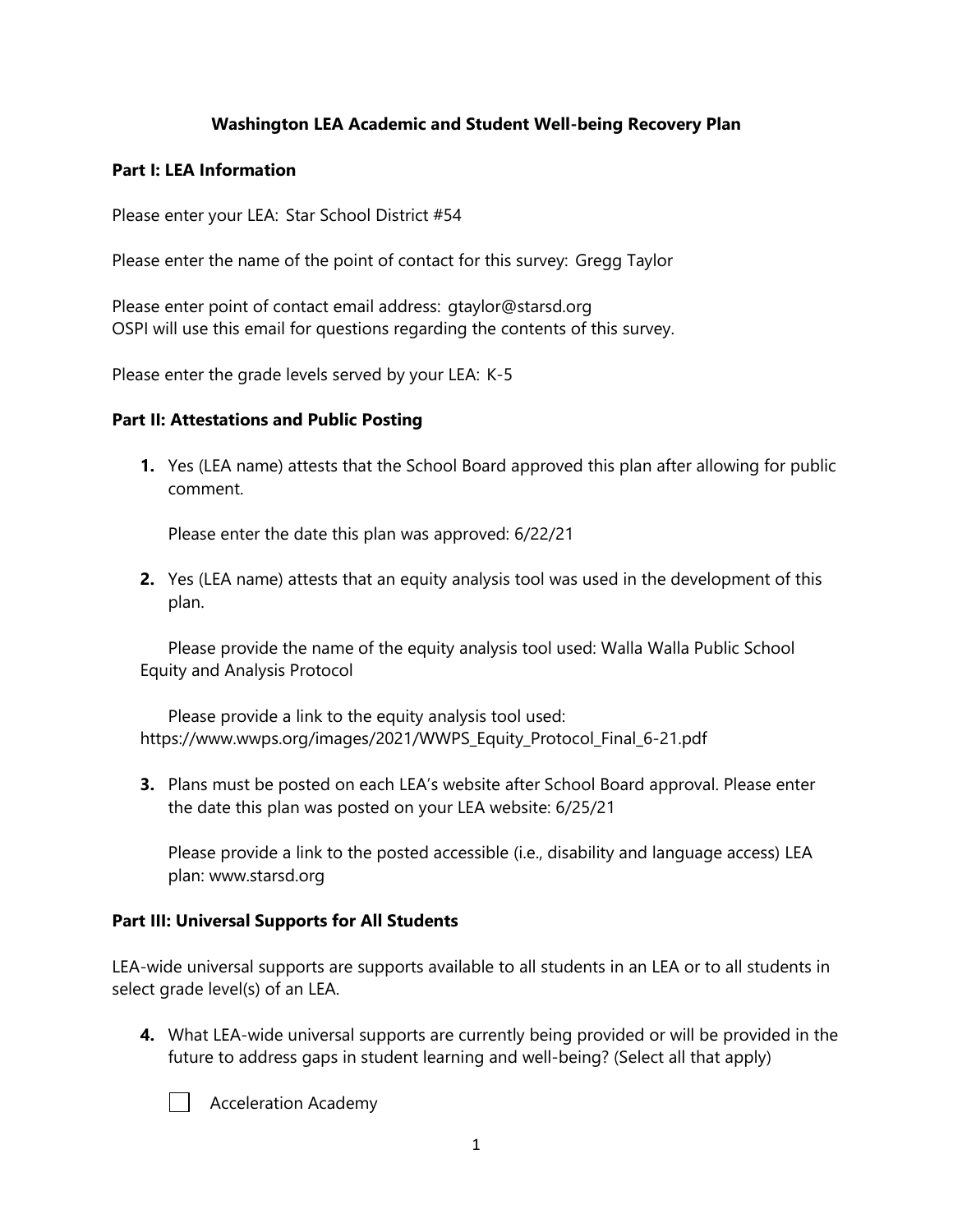| Additional Instructional Time Before or After School       |
|------------------------------------------------------------|
| <b>Additional School Days</b>                              |
| <b>Balanced Calendar</b>                                   |
| Summer School                                              |
| <b>Building Relationships</b>                              |
| Common Assessments                                         |
| Early Learning (K-4 literacy)                              |
| <b>Equitable Grading Practices</b>                         |
| <b>Extended Day Partnerships (CBOs)</b>                    |
| <b>Extracurricular Activities</b>                          |
| <b>High-quality Tutoring</b>                               |
| <b>Inclusionary Practices</b>                              |
| Mastery Learning/Project-Based learning                    |
| Multi-tiered System of Supports                            |
| Narrowing Standards                                        |
| Professional Learning                                      |
| SEL and Mental Health Supports                             |
| Strategic Staffing (teacher advocates, advisory, looping)  |
| <b>Student Voice and Perception</b>                        |
| Transition Supports (Pre-K-Elem; Elem- MS; MS-HS; HS-post- |
| secondary/career/beyond)                                   |
| Other                                                      |
|                                                            |

## **Part IV: Diagnostic Assessments**

Diagnostic assessment is a particular type of formative assessment intended to help educators identify students' specific knowledge, skills, and understanding in order to build on each student's strengths and specific needs. Because of their domain specificity and design, diagnostic assessments can guide curriculum planning in more specific ways than most summative assessments. 

**5.** Please select the **academic** diagnostic assessments predominantly used in each grade level in your LEA to monitor, assess, and target supports for student learning. The list below is not exhaustive and contains places to include diagnostics not listed.

| <b>Academic Diagnostic Assessments</b>      |  |  |  |
|---------------------------------------------|--|--|--|
| Accelerated Reader (AR)                     |  |  |  |
| AIMSweb                                     |  |  |  |
| Amplify Insight (CCSS)                      |  |  |  |
| Assessment and Learning in Knowledge Spaced |  |  |  |
| (ALEKS)                                     |  |  |  |
| CPAA (NWEA)                                 |  |  |  |
| Curriculum-Based Assessments (e.g.,         |  |  |  |
| Macmillan/McGraw-Hill, Math180, MobyMax,    |  |  |  |
| Rocket Math, TenMarks)                      |  |  |  |
| <b>DIBELS</b>                               |  |  |  |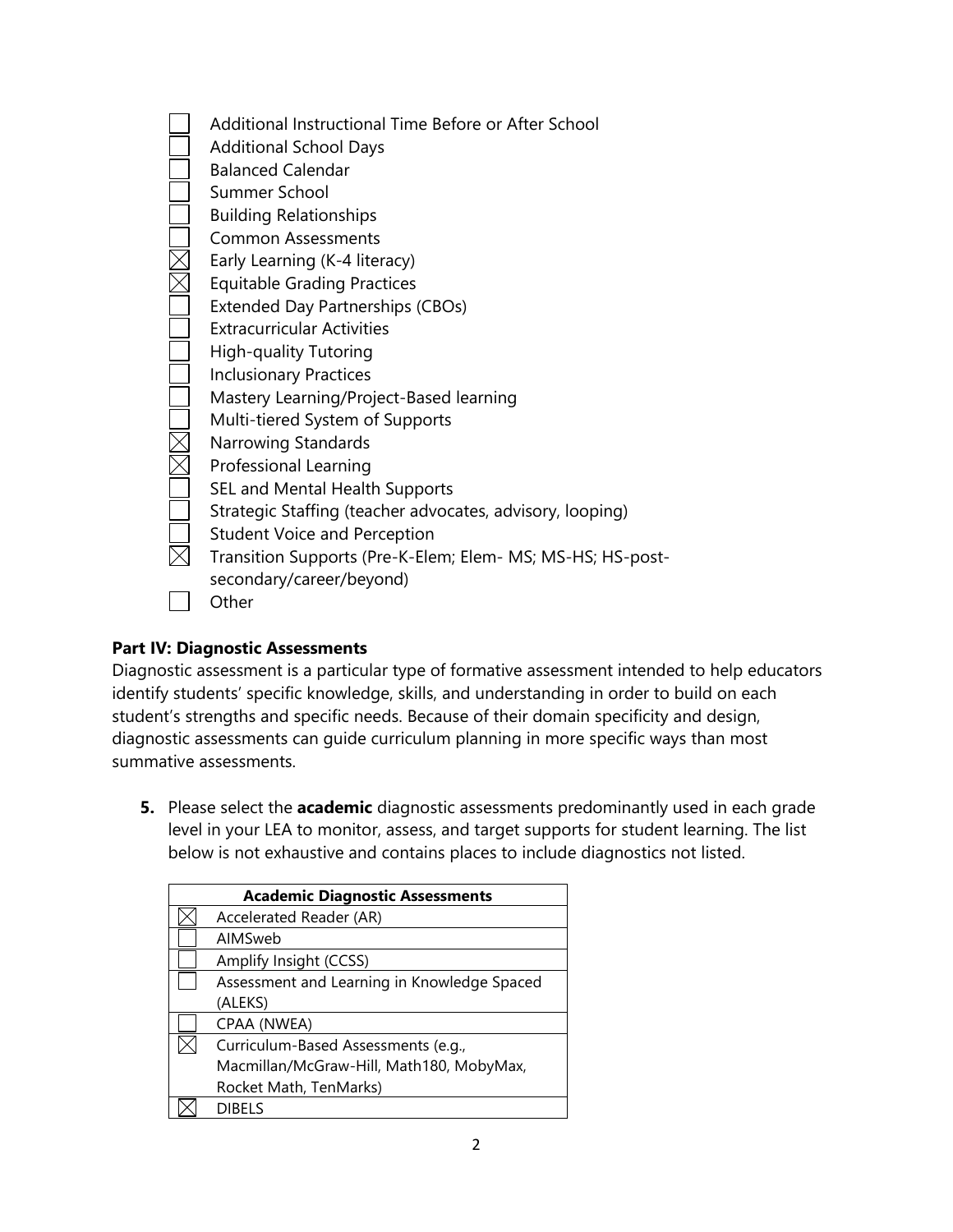| <b>Academic Diagnostic Assessments</b> |                                                    |  |  |
|----------------------------------------|----------------------------------------------------|--|--|
|                                        | Discovery Education Predictive Assessment          |  |  |
|                                        | DRA (Developmental Reading Assessment)             |  |  |
|                                        | DRP (Degrees of Reading Power)                     |  |  |
|                                        | EasyCBM                                            |  |  |
|                                        | FAST (Formative Assessment System for Teachers)    |  |  |
|                                        | Fountas & Pinnell                                  |  |  |
|                                        | Gates Macginitie                                   |  |  |
|                                        | <b>GMADE</b>                                       |  |  |
|                                        | GOLD (WaKids)                                      |  |  |
|                                        | <b>GRADE</b>                                       |  |  |
|                                        | iReady                                             |  |  |
|                                        | <b>IRLA</b>                                        |  |  |
|                                        | iStation                                           |  |  |
|                                        | ITBS (Iowa Test of Basic Skills)                   |  |  |
|                                        | IXL                                                |  |  |
|                                        | KARK (Kindergarten Assessment Resource Kit)        |  |  |
|                                        | Lexia                                              |  |  |
|                                        | MAP Math                                           |  |  |
|                                        | <b>MAP Reading</b>                                 |  |  |
|                                        | <b>Mastery Connect</b>                             |  |  |
|                                        | McLeod Assessment of Reading Comprehension         |  |  |
|                                        | OSPI Screeners for Literacy Skills Associated with |  |  |
|                                        | Dyslexia                                           |  |  |
|                                        | <b>PALS</b>                                        |  |  |
|                                        | Read 180 (assessment tools)                        |  |  |
|                                        | <b>Read Well</b>                                   |  |  |
|                                        | Really Great Reading - Diagnostic Decoding         |  |  |
|                                        | Surveys                                            |  |  |
|                                        | <b>Running Records</b>                             |  |  |
|                                        | Sight Words                                        |  |  |
|                                        | Smarter Balanced ELA Interim Assessments           |  |  |
|                                        | Smarter Balanced ELA Summative Assessments         |  |  |
|                                        | <b>Smarter Balanced Math Interim Assessments</b>   |  |  |
|                                        | Smarter Balanced Math Summative Assessments        |  |  |
|                                        | SMI (Scholastic Math Inventory SAM/MI)             |  |  |
|                                        | SPI (Scholastic Phonics Inventory SAM/PI)          |  |  |
|                                        | SpringBoard Assessments                            |  |  |
|                                        | SRI (Scholastic Reading Inventory SAM/RI)          |  |  |
|                                        | <b>STAR Early Literacy</b>                         |  |  |
|                                        | <b>STAR Math</b>                                   |  |  |
|                                        |                                                    |  |  |
|                                        | <b>STAR Reading</b>                                |  |  |
|                                        | Success for All (SFA)<br>SuccessNet                |  |  |
|                                        |                                                    |  |  |
|                                        | Teacher Made Assessment/District Made              |  |  |
|                                        | Assessment/Classroom Based Assessment              |  |  |
|                                        | <b>Teacher Recommendation</b>                      |  |  |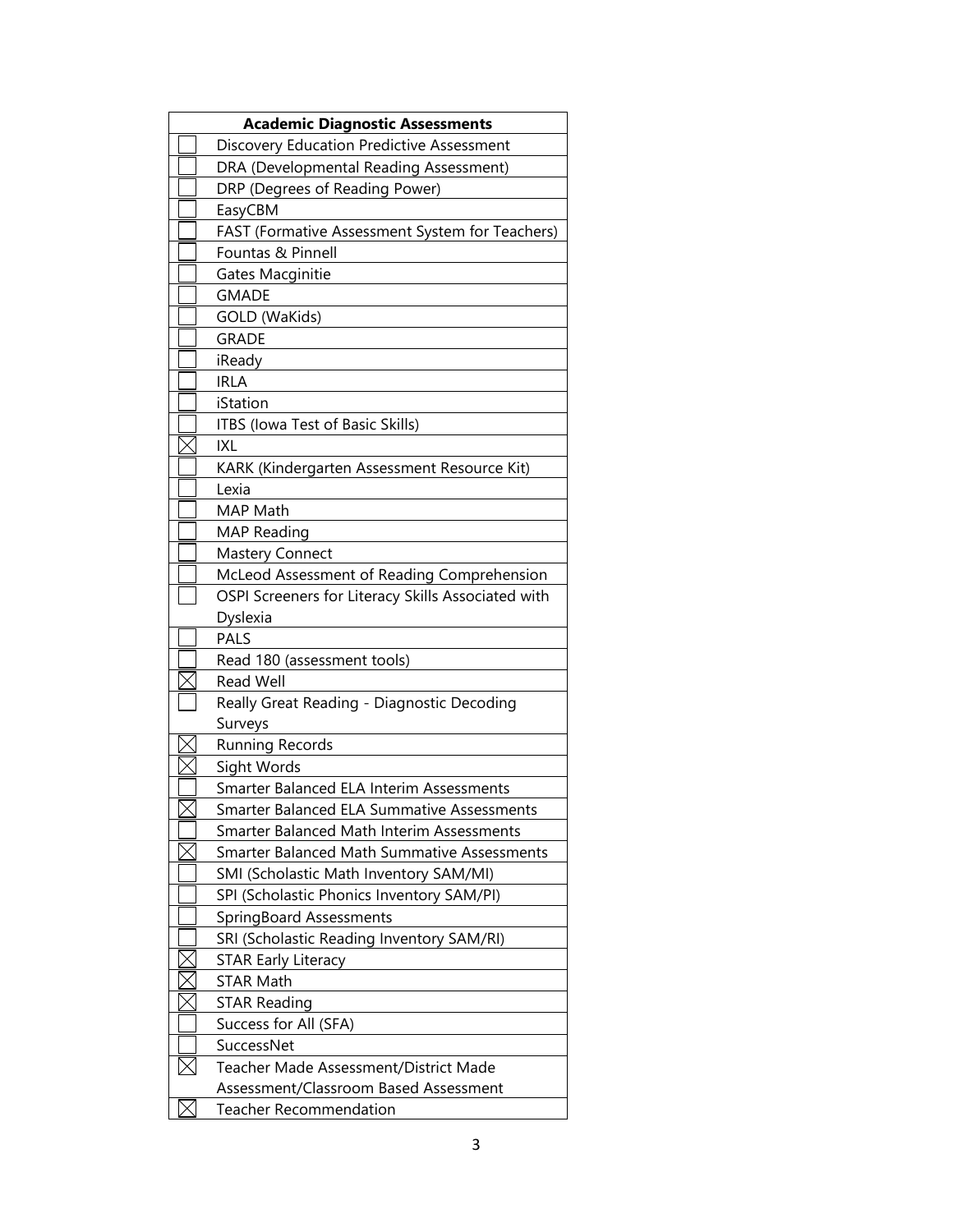| <b>Academic Diagnostic Assessments</b> |                                                   |  |
|----------------------------------------|---------------------------------------------------|--|
|                                        | Universal Screener list of tools                  |  |
|                                        | Universal Screener Guide                          |  |
|                                        | WA-KIDS                                           |  |
|                                        | WIDA MODEL for Kindergarten                       |  |
|                                        | WIDA MODEL (Grades 1-12)                          |  |
|                                        | Other Due to our small size we have been          |  |
|                                        | attending school full time since the beginning of |  |
|                                        | school in August 2020. We have a ratio of about   |  |
|                                        | 1 teacher to 8 students. The personal connection  |  |
|                                        | and small school provide key knowledge in         |  |
|                                        | regards to student assessments and progress.      |  |

Please select the **well-being** diagnostic assessments predominantly used in each grade level in your LEA to monitor, assess, and target supports for student well-being. Wellbeing includes but is not limited to mental health and social-emotional learning. The list below is not exhaustive and contains places to include diagnostics not listed.

| <b>Well-Being Diagnostic Assessments</b> |
|------------------------------------------|
| ACE                                      |
| Amplify Insight (CCSS)                   |
| CEE                                      |
| Curriculum-Based Assessments (e.g.,      |
| Macmillan/McGraw-Hill, Math180, MobyMax, |
| Rocket Math, TenMarks)                   |
| Other - Write In (Required)              |
| Panorama Education School Climate Survey |
| <b>Student COVID Impact Surveys</b>      |
| <b>SWIS</b>                              |
| Teacher Made Assessment/District Made    |
| Assessment/Classroom Based Assessment    |
| Teacher Recommendation                   |
| Universal Screener list of tools         |
| Universal Screener Guide                 |
| WA-KIDS                                  |
| Well-being resources                     |

**6.** For each **academic** diagnostic assessment predominantly used across your LEA, please select all grade levels using that assessment.

| <b>Academic Diagnostic Assessments</b>      | Grade(s) |
|---------------------------------------------|----------|
| Accelerated Reader (AR)                     | $2 - 5$  |
| AIMSweb                                     |          |
| Amplify Insight (CCSS)                      |          |
| Assessment and Learning in Knowledge Spaced |          |
| (ALEKS)                                     |          |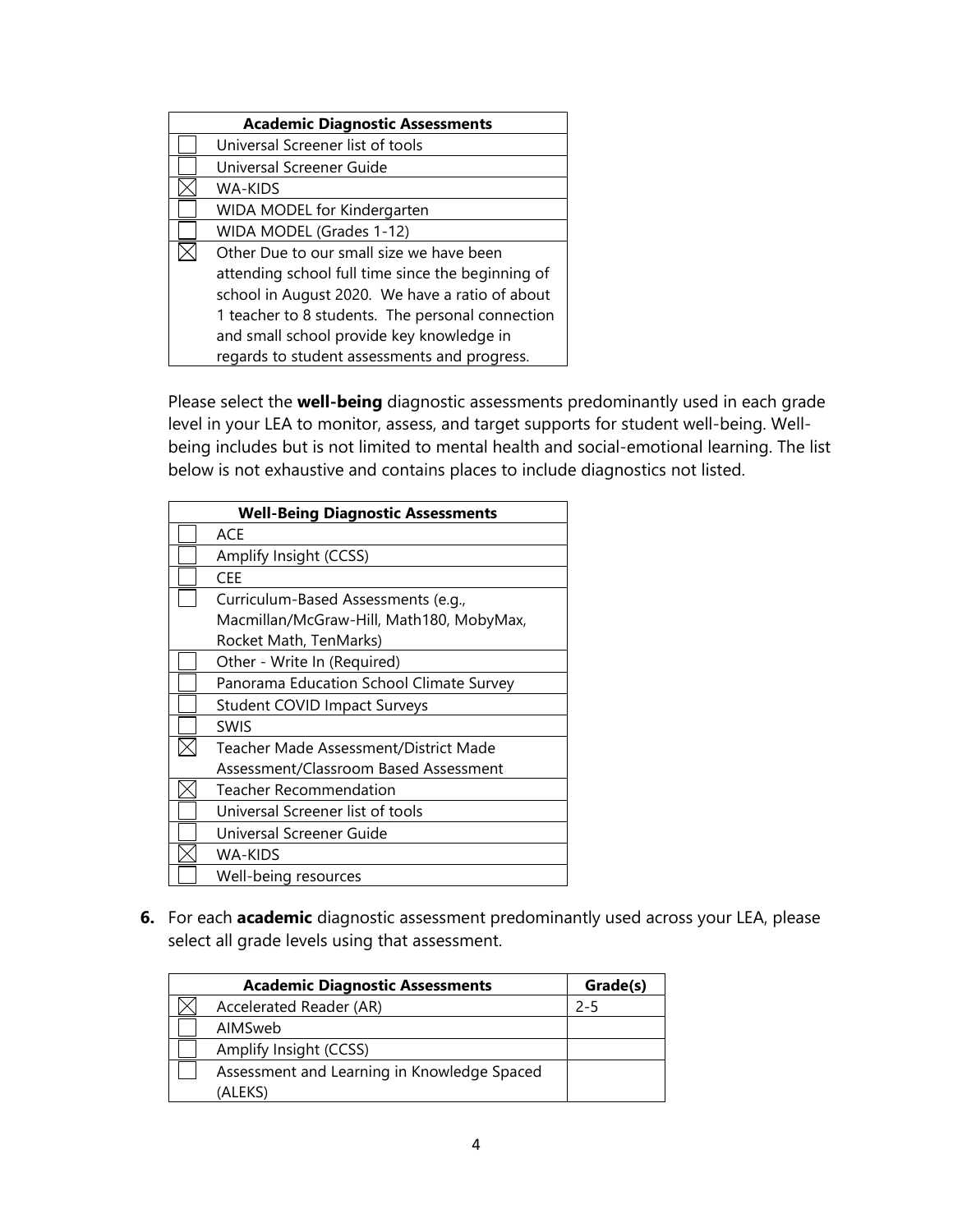| <b>Academic Diagnostic Assessments</b> |                                                    | Grade(s) |
|----------------------------------------|----------------------------------------------------|----------|
|                                        | CPAA (NWEA)                                        |          |
|                                        | Curriculum-Based Assessments (e.g.,                | $K-5$    |
|                                        | Macmillan/McGraw-Hill, Math180, MobyMax,           |          |
|                                        | Rocket Math, TenMarks)                             |          |
|                                        | <b>DIBELS</b>                                      | $K-2$    |
|                                        | Discovery Education Predictive Assessment          |          |
|                                        | DRA (Developmental Reading Assessment)             |          |
|                                        | DRP (Degrees of Reading Power)                     |          |
|                                        | EasyCBM                                            |          |
|                                        | FAST (Formative Assessment System for Teachers)    |          |
|                                        | Fountas & Pinnell                                  |          |
|                                        | Gates Macginitie                                   |          |
|                                        | <b>GMADE</b>                                       |          |
|                                        | GOLD (WaKids)                                      |          |
|                                        | <b>GRADE</b>                                       |          |
|                                        | iReady                                             |          |
|                                        | <b>IRLA</b>                                        |          |
|                                        | iStation                                           |          |
|                                        | ITBS (Iowa Test of Basic Skills)                   |          |
|                                        | <b>IXL</b>                                         | $3 - 5$  |
|                                        | KARK (Kindergarten Assessment Resource Kit)        |          |
|                                        | Lexia                                              |          |
|                                        | MAP Math                                           |          |
|                                        | <b>MAP Reading</b>                                 |          |
|                                        | <b>Mastery Connect</b>                             |          |
|                                        | McLeod Assessment of Reading Comprehension         |          |
|                                        | OSPI Screeners for Literacy Skills Associated with |          |
|                                        | Dyslexia                                           |          |
|                                        | <b>PALS</b>                                        |          |
|                                        | Read 180 (assessment tools)                        |          |
|                                        | <b>Read Well</b>                                   | $K-3$    |
|                                        | Really Great Reading - Diagnostic Decoding         |          |
|                                        | Surveys                                            |          |
|                                        | <b>Running Records</b>                             | $K-1$    |
|                                        | Sight Words                                        | $K-3$    |
|                                        | Smarter Balanced ELA Interim Assessments           |          |
|                                        | Smarter Balanced ELA Summative Assessments         | $3 - 5$  |
|                                        | Smarter Balanced Math Interim Assessments          |          |
|                                        | <b>Smarter Balanced Math Summative Assessments</b> | $3 - 5$  |
|                                        | SMI (Scholastic Math Inventory SAM/MI)             |          |
|                                        | SPI (Scholastic Phonics Inventory SAM/PI)          |          |
|                                        | SpringBoard Assessments                            |          |
|                                        | SRI (Scholastic Reading Inventory SAM/RI)          |          |
|                                        | <b>STAR Early Literacy</b>                         | $K-1$    |
|                                        | <b>STAR Math</b>                                   | $1 - 5$  |
|                                        | <b>STAR Reading</b>                                | $1 - 5$  |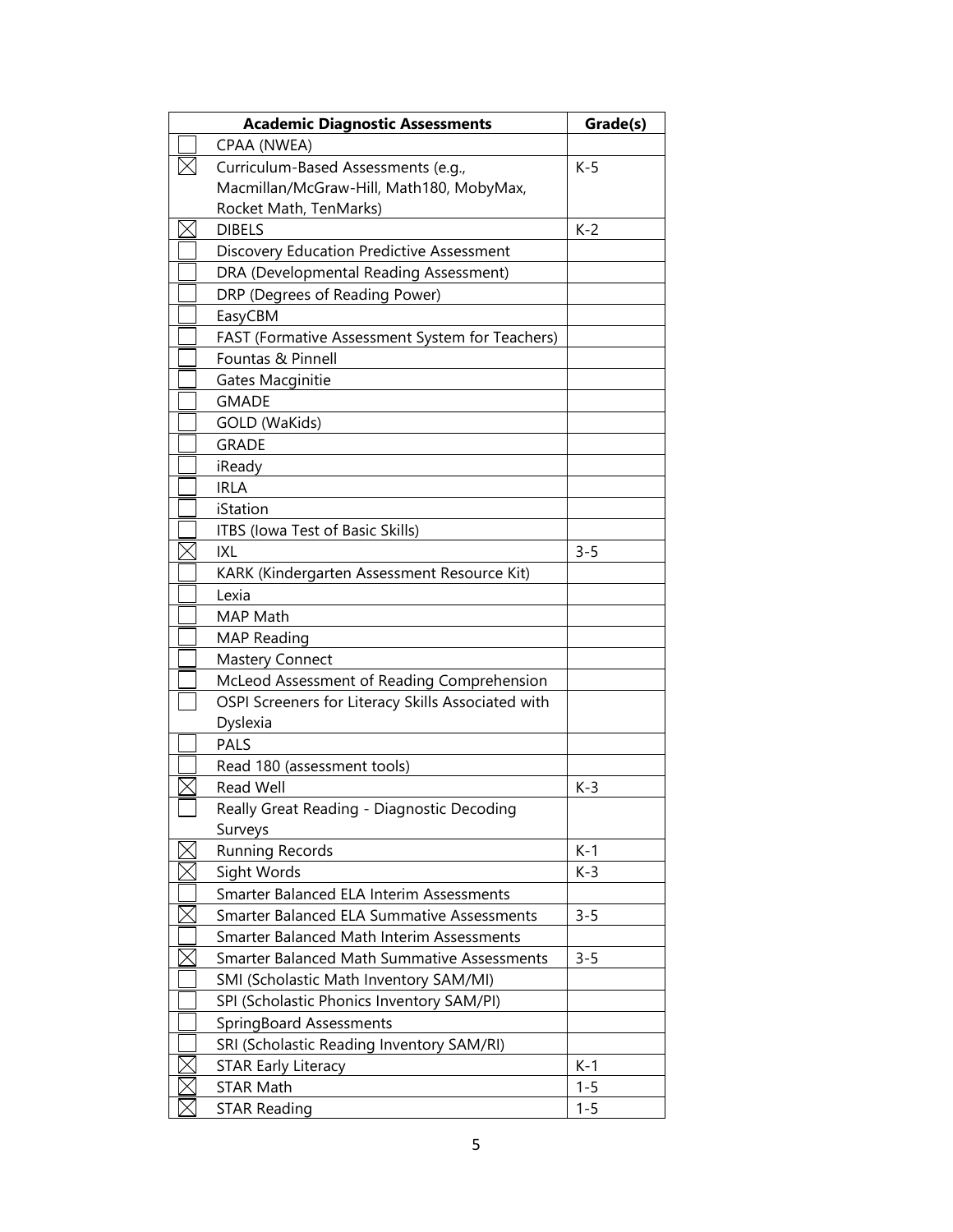| <b>Academic Diagnostic Assessments</b> | Grade(s) |
|----------------------------------------|----------|
| Success for All (SFA)                  |          |
| SuccessNet                             |          |
| Teacher Made Assessment/District Made  | $K-5$    |
| Assessment/Classroom Based Assessment  |          |
| Teacher Recommendation                 | $K-5$    |
| Universal Screener list of tools       |          |
| Universal Screener Guide               |          |
| WA-KIDS                                | К        |
| WIDA MODEL for Kindergarten            |          |
| WIDA MODEL (Grades 1-12)               |          |
| Other                                  |          |

For each **well-being** diagnostic assessment predominantly used across your LEA, please select all grade levels using that assessment.

| <b>Well-Being Diagnostic Assessments</b> |                                          | Grade(s) |
|------------------------------------------|------------------------------------------|----------|
|                                          | ACE                                      |          |
|                                          | Amplify Insight (CCSS)                   |          |
|                                          | <b>CEE</b>                               |          |
|                                          | Curriculum-Based Assessments (e.g.,      | $K-5$    |
|                                          | Macmillan/McGraw-Hill, Math180, MobyMax, |          |
|                                          | Rocket Math, TenMarks)                   |          |
|                                          | Other - Write In (Required)              |          |
|                                          | Panorama Education School Climate Survey |          |
|                                          | <b>Student COVID Impact Surveys</b>      |          |
|                                          | <b>SWIS</b>                              |          |
|                                          | Teacher Made Assessment/District Made    | $K-5$    |
|                                          | Assessment/Classroom Based Assessment    |          |
|                                          | <b>Teacher Recommendation</b>            | $K-5$    |
|                                          | Universal Screener list of tools         |          |
|                                          | Universal Screener Guide                 |          |
|                                          | <b>WA-KIDS</b>                           | К        |
|                                          | Well-being resources                     |          |

**7.** For each **academic** diagnostic assessment used across your LEA, please select the frequency with which each diagnostic tool is used to monitor, assess, and target supports for student learning.

| <b>Academic Diagnostic Assessments</b> | Grade(s) | <b>Once per</b><br><b>School</b><br>Year | <b>Multiple</b><br><b>Times per</b><br><b>School</b><br>Year |
|----------------------------------------|----------|------------------------------------------|--------------------------------------------------------------|
| Accelerated Reader (AR)                | $2 - 5$  |                                          | ν                                                            |
| AIMSweb                                |          |                                          |                                                              |
| Amplify Insight (CCSS)                 |          |                                          |                                                              |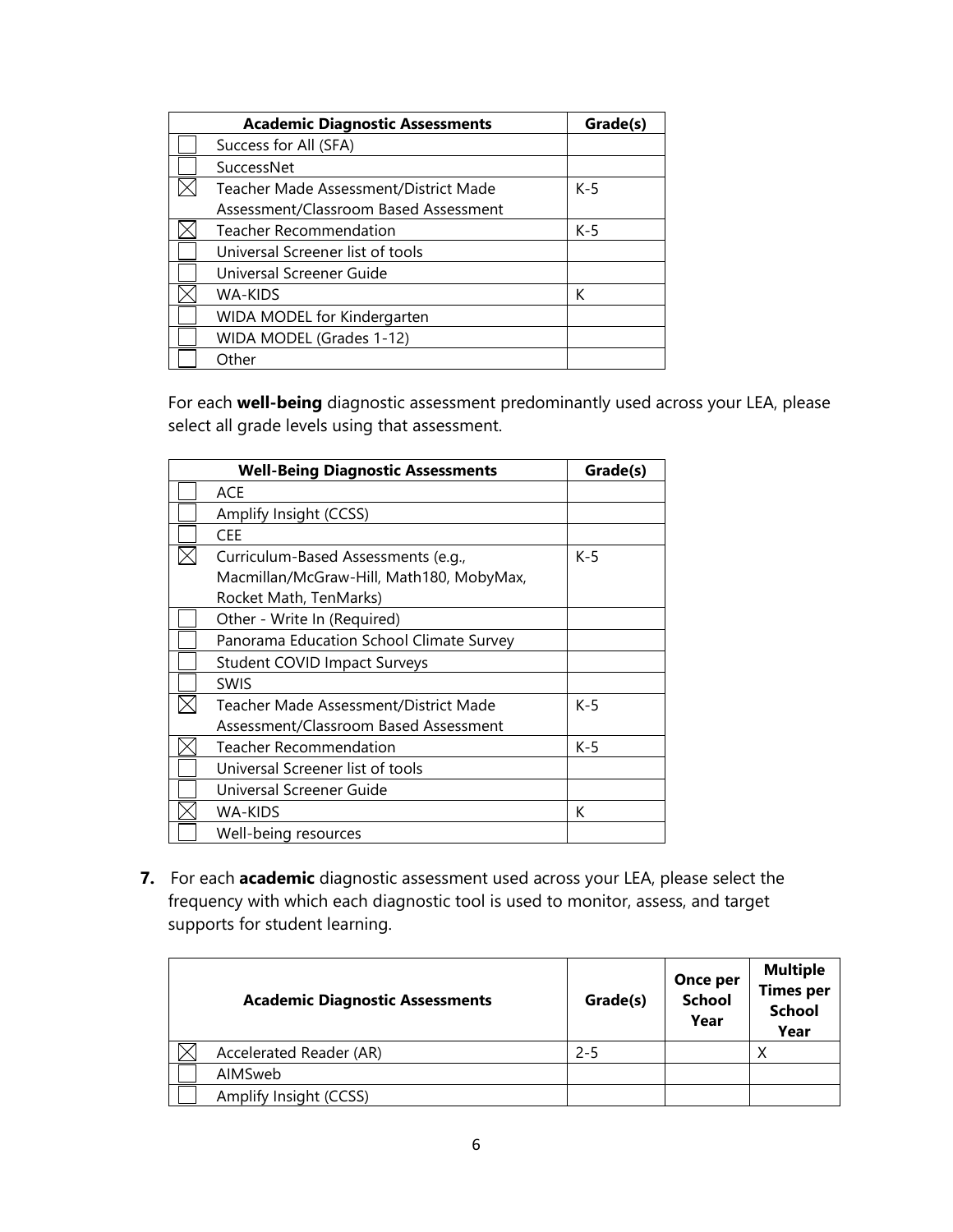| <b>Academic Diagnostic Assessments</b>                             | Grade(s) | Once per<br><b>School</b><br>Year | <b>Multiple</b><br><b>Times per</b><br><b>School</b><br>Year |
|--------------------------------------------------------------------|----------|-----------------------------------|--------------------------------------------------------------|
| Assessment and Learning in Knowledge Spaced<br>(ALEKS)             |          |                                   |                                                              |
|                                                                    |          |                                   |                                                              |
| CPAA (NWEA)                                                        |          |                                   |                                                              |
| Curriculum-Based Assessments (e.g.,                                | $K-5$    |                                   | X                                                            |
| Macmillan/McGraw-Hill, Math180, MobyMax,<br>Rocket Math, TenMarks) |          |                                   |                                                              |
| <b>DIBELS</b>                                                      | $K-3$    |                                   |                                                              |
| Discovery Education Predictive Assessment                          |          |                                   | x                                                            |
| DRA (Developmental Reading Assessment)                             |          |                                   |                                                              |
| DRP (Degrees of Reading Power)                                     |          |                                   |                                                              |
| EasyCBM                                                            |          |                                   |                                                              |
| FAST (Formative Assessment System for Teachers)                    |          |                                   |                                                              |
| Fountas & Pinnell                                                  |          |                                   |                                                              |
| Gates Macginitie                                                   |          |                                   |                                                              |
| <b>GMADE</b>                                                       |          |                                   |                                                              |
| GOLD (WaKids)                                                      |          |                                   |                                                              |
| <b>GRADE</b>                                                       |          |                                   |                                                              |
| iReady                                                             |          |                                   |                                                              |
| <b>IRLA</b>                                                        |          |                                   |                                                              |
| iStation                                                           |          |                                   |                                                              |
| ITBS (Iowa Test of Basic Skills)                                   |          |                                   |                                                              |
| IXL                                                                | $3 - 5$  |                                   | x                                                            |
| KARK (Kindergarten Assessment Resource Kit)                        |          |                                   |                                                              |
| Lexia                                                              |          |                                   |                                                              |
| <b>MAP Math</b>                                                    |          |                                   |                                                              |
| <b>MAP Reading</b>                                                 |          |                                   |                                                              |
| <b>Mastery Connect</b>                                             |          |                                   |                                                              |
| McLeod Assessment of Reading Comprehension                         |          |                                   |                                                              |
| OSPI Screeners for Literacy Skills Associated with                 |          |                                   |                                                              |
| Dyslexia                                                           |          |                                   |                                                              |
| <b>PALS</b>                                                        |          |                                   |                                                              |
| Read 180 (assessment tools)                                        |          |                                   |                                                              |
| Read Well                                                          | $K-3$    |                                   | X                                                            |
| Really Great Reading - Diagnostic Decoding                         |          |                                   |                                                              |
| Surveys                                                            |          |                                   |                                                              |
| Running Records                                                    | $K-2$    |                                   | X                                                            |
| Sight Words                                                        | $K-4$    |                                   | X                                                            |
| Smarter Balanced ELA Interim Assessments                           |          |                                   |                                                              |
| Smarter Balanced ELA Summative Assessments                         | $3 - 5$  | X                                 |                                                              |
| Smarter Balanced Math Interim Assessments                          |          |                                   |                                                              |
| Smarter Balanced Math Summative Assessments                        | $3 - 5$  | x                                 |                                                              |
| SMI (Scholastic Math Inventory SAM/MI)                             |          |                                   |                                                              |
| SPI (Scholastic Phonics Inventory SAM/PI)                          |          |                                   |                                                              |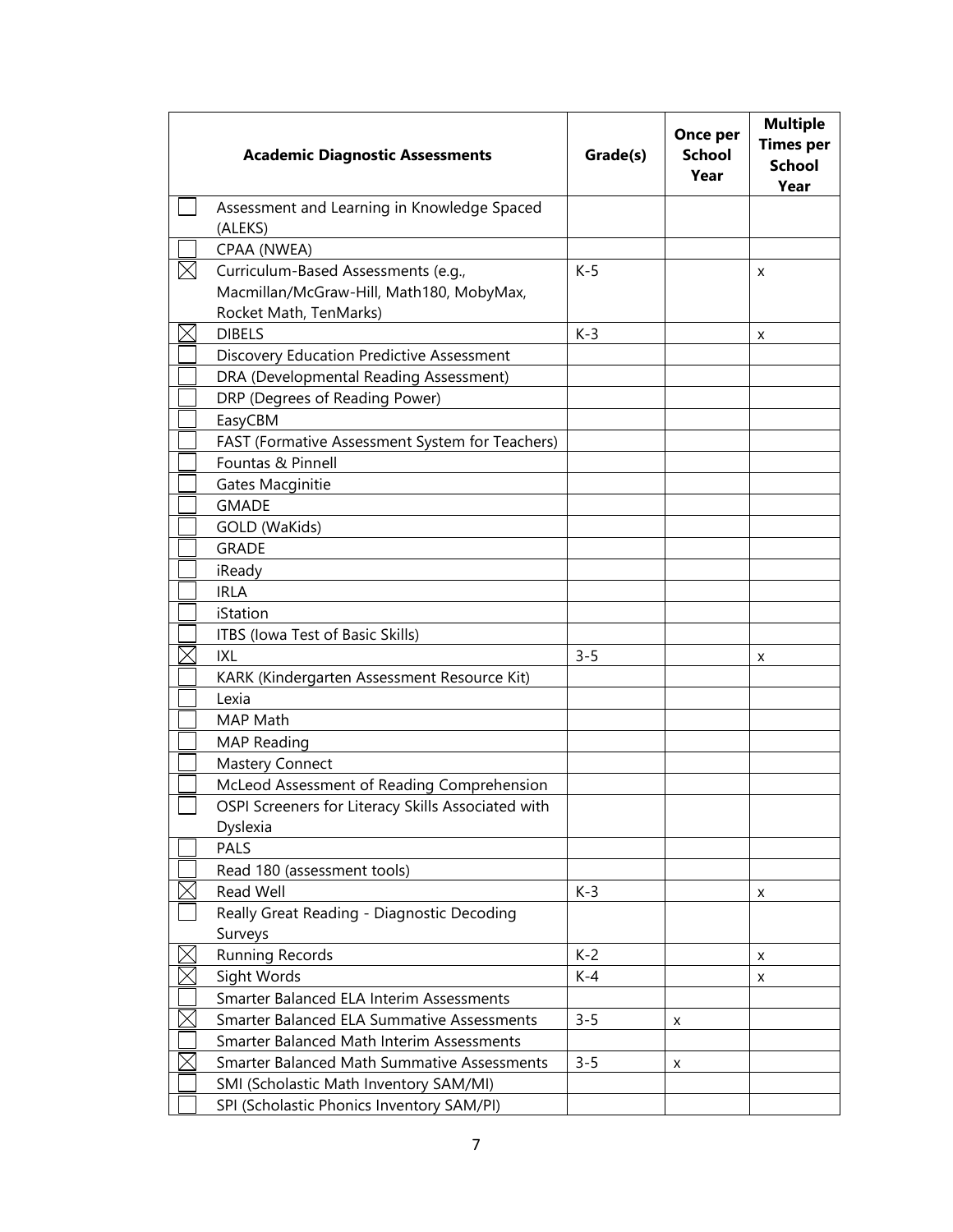| <b>Academic Diagnostic Assessments</b>                                         | Grade(s) | Once per<br>School<br>Year | <b>Multiple</b><br><b>Times per</b><br><b>School</b><br>Year |
|--------------------------------------------------------------------------------|----------|----------------------------|--------------------------------------------------------------|
| SpringBoard Assessments                                                        |          |                            |                                                              |
| SRI (Scholastic Reading Inventory SAM/RI)                                      |          |                            |                                                              |
| <b>STAR Early Literacy</b>                                                     | $K-1$    |                            | X                                                            |
| <b>STAR Math</b>                                                               | $1 - 5$  |                            | x                                                            |
| <b>STAR Reading</b>                                                            | $1 - 5$  |                            | X                                                            |
| Success for All (SFA)                                                          |          |                            |                                                              |
| SuccessNet                                                                     |          |                            |                                                              |
| Teacher Made Assessment/District Made<br>Assessment/Classroom Based Assessment | $K-5$    |                            | X                                                            |
| Teacher Recommendation                                                         | $K-5$    |                            | x                                                            |
| Universal Screener list of tools                                               |          |                            |                                                              |
| Universal Screener Guide                                                       |          |                            |                                                              |
| WA-KIDS                                                                        | К        | X                          |                                                              |
| WIDA MODEL for Kindergarten                                                    |          |                            |                                                              |
| WIDA MODEL (Grades 1-12)                                                       |          |                            |                                                              |
| Other                                                                          |          |                            |                                                              |

For each **well-being** diagnostic assessment used across your LEA, please select the frequency with which each diagnostic tool is used to monitor, assess, and target supports for student well-being. Well-being includes but is not limited to mental health and social-emotional learning. 

| <b>Well-Being Diagnostic Assessments</b>                                                                  | Grade(s) | Once per<br>School<br>Year | <b>Multiple</b><br><b>Times per</b><br>School<br>Year |
|-----------------------------------------------------------------------------------------------------------|----------|----------------------------|-------------------------------------------------------|
| <b>ACE</b>                                                                                                |          |                            |                                                       |
| Amplify Insight (CCSS)                                                                                    |          |                            |                                                       |
| <b>CEE</b>                                                                                                |          |                            |                                                       |
| Curriculum-Based Assessments (e.g.,<br>Macmillan/McGraw-Hill, Math180, MobyMax,<br>Rocket Math, TenMarks) | $K-5$    |                            | x                                                     |
| Other - Write In (Required)                                                                               |          |                            |                                                       |
| Panorama Education School Climate Survey                                                                  |          |                            |                                                       |
| <b>Student COVID Impact Surveys</b>                                                                       |          |                            |                                                       |
| <b>SWIS</b>                                                                                               |          |                            |                                                       |
| Teacher Made Assessment/District Made<br>Assessment/Classroom Based Assessment                            | $K-5$    |                            | x                                                     |
| <b>Teacher Recommendation</b>                                                                             | K-5      |                            | X                                                     |
| Universal Screener list of tools                                                                          |          |                            |                                                       |
| Universal Screener Guide                                                                                  |          |                            |                                                       |
| <b>WA-KIDS</b>                                                                                            | К        | X                          |                                                       |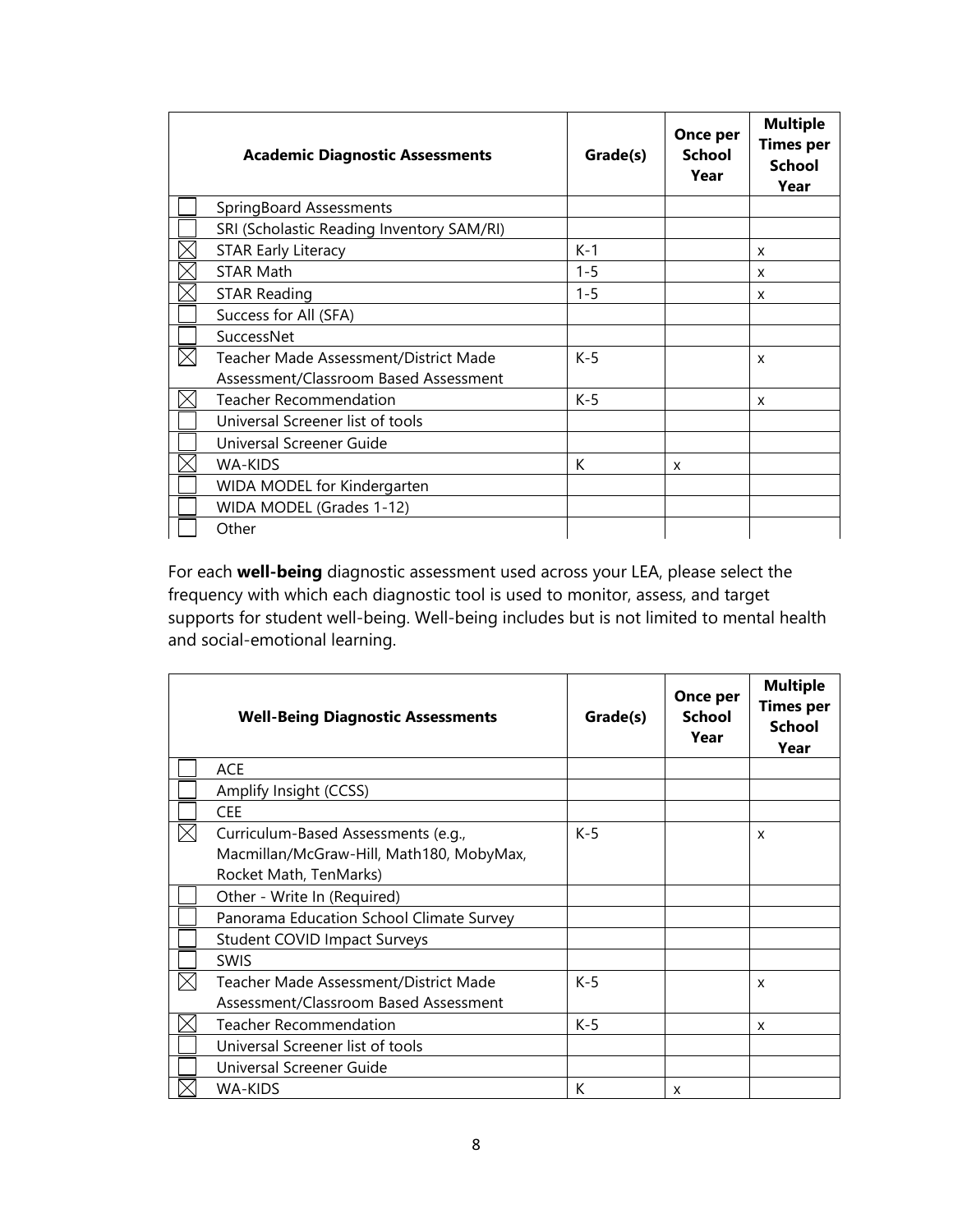| <b>Well-Being Diagnostic Assessments</b> | Grade(s) | Once per<br><b>School</b><br>Year | <b>Multiple</b><br><b>Times per</b><br><b>School</b><br>Year |
|------------------------------------------|----------|-----------------------------------|--------------------------------------------------------------|
| Well-being resources                     |          |                                   |                                                              |

#### **Part V: Student and Family Voice**

**8.** In what ways did your LEA include the following voices in the development of this plan?  *(Student, Family, and Community Organizations)*

Interviews Conferences (in-person and/or virtual) Advisory Groups Surveys

## **Part VI: Strategic Supports for Students**

**9.** Based on your LEA's review of equity analysis and student diagnostic assessment results, what student groups need additional time, support, and/or extracurricular activities for academic growth and/or for student well-being? (Select all that apply)

| American Indian/Alaskan Native         |
|----------------------------------------|
|                                        |
| Asian                                  |
| Black/African American                 |
| Hispanic/Latino of any race(s)         |
| Native Hawaiian/Other Pacific Islander |
| Two or More Races                      |
| White                                  |
| English language learners              |
| Low-income                             |
| Students with disabilities             |
| Students experiencing homelessness     |
| Students in foster care                |

# **Part VII: Strategic Supports for Identified Student Groups**

This section gathers details regarding the strategic supports provided to student groups, not universal supports provided under Part III of this survey.

**10.** Please select the specific strategies/interventions implemented to support student groups identified in your LEA's review of the equity analysis and student diagnostic assessment results. (Select all that apply)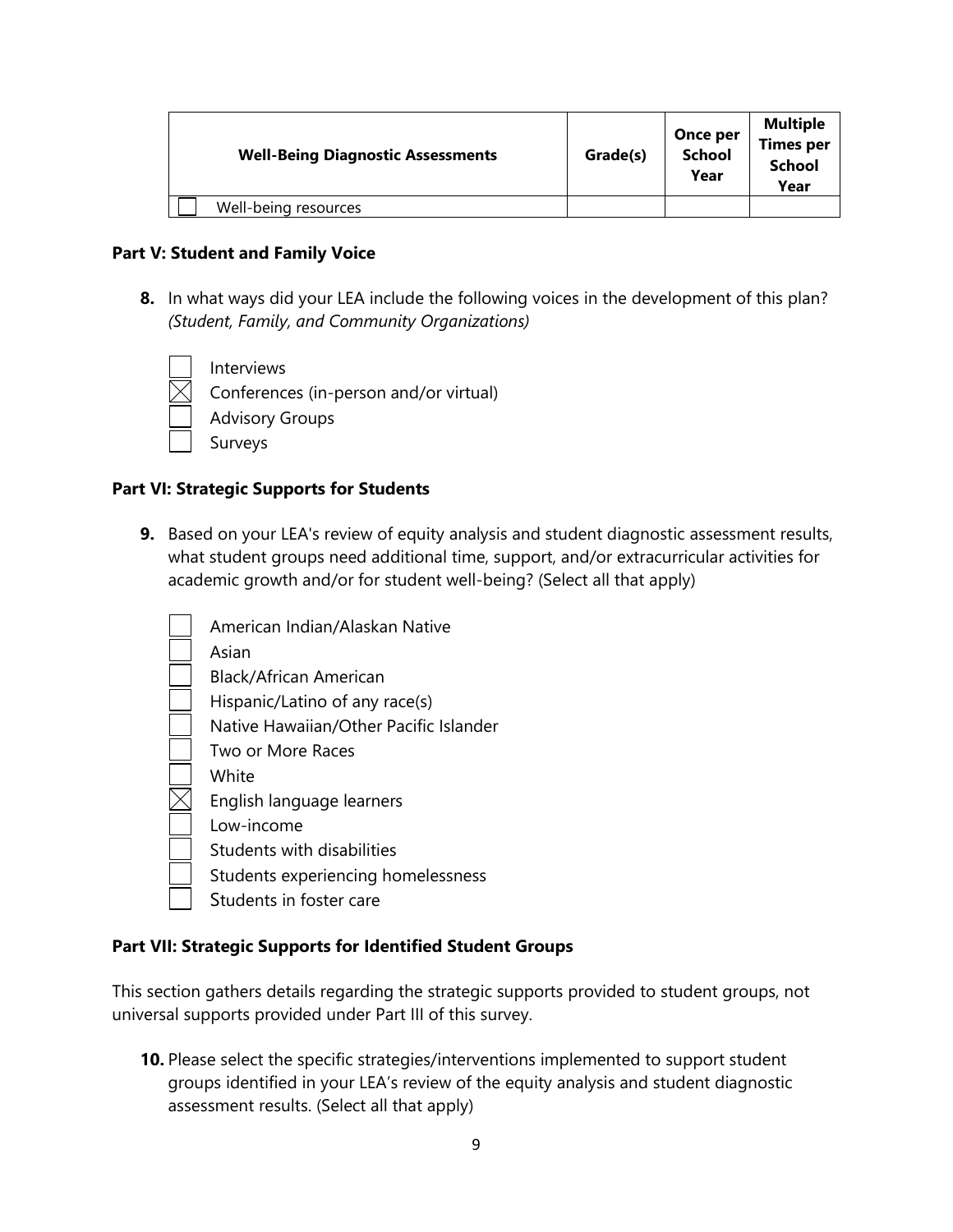| <b>Strategies</b> |                                                  |  |
|-------------------|--------------------------------------------------|--|
|                   | <b>Acceleration Academy</b>                      |  |
|                   | <b>Additional Instructional Time</b>             |  |
|                   | Before or After School                           |  |
|                   | <b>Additional School Days</b>                    |  |
|                   | <b>Balanced Calendar</b>                         |  |
|                   | Summer School                                    |  |
|                   | <b>Building Relationships</b>                    |  |
|                   | <b>Common Assessments</b>                        |  |
|                   | Early Learning (K-4 literacy)                    |  |
|                   | <b>Equitable Grading Practices</b>               |  |
|                   | Extended Day Partnerships (CBOs)                 |  |
|                   | <b>Extracurricular Activities</b>                |  |
|                   | High-quality Tutoring                            |  |
|                   | <b>Inclusionary Practices</b>                    |  |
|                   | Mastery Learning/Project-Based learning          |  |
|                   | Multi-tiered System of Supports                  |  |
|                   | Narrowing Standards                              |  |
|                   | Professional Learning                            |  |
|                   | SEL and Mental Health Supports                   |  |
|                   | Strategic Staffing (teacher advocates, advisory, |  |
|                   | looping)                                         |  |
|                   | <b>Student Voice and Perception</b>              |  |
|                   | Transition Supports (Pre-K-Elem; Elem- MS;       |  |
|                   | MS-HS; HS-post-secondary/ career/beyond)         |  |

**11.** Please select the specific **student group(s)** for whom the strategies/interventions are implemented.

| <b>Strategies</b>                       | <b>Student Group(s)</b> |
|-----------------------------------------|-------------------------|
| <b>Acceleration Academy</b>             |                         |
| Additional Instructional Time           |                         |
| Before or After School                  |                         |
| <b>Additional School Days</b>           |                         |
| <b>Balanced Calendar</b>                |                         |
| Summer School                           |                         |
| <b>Building Relationships</b>           | ELL                     |
| <b>Common Assessments</b>               |                         |
| Early Learning (K-4 literacy)           | ELL                     |
| <b>Equitable Grading Practices</b>      | ELL                     |
| Extended Day Partnerships (CBOs)        |                         |
| <b>Extracurricular Activities</b>       |                         |
| High-quality Tutoring                   | ELL                     |
| <b>Inclusionary Practices</b>           |                         |
| Mastery Learning/Project-Based learning |                         |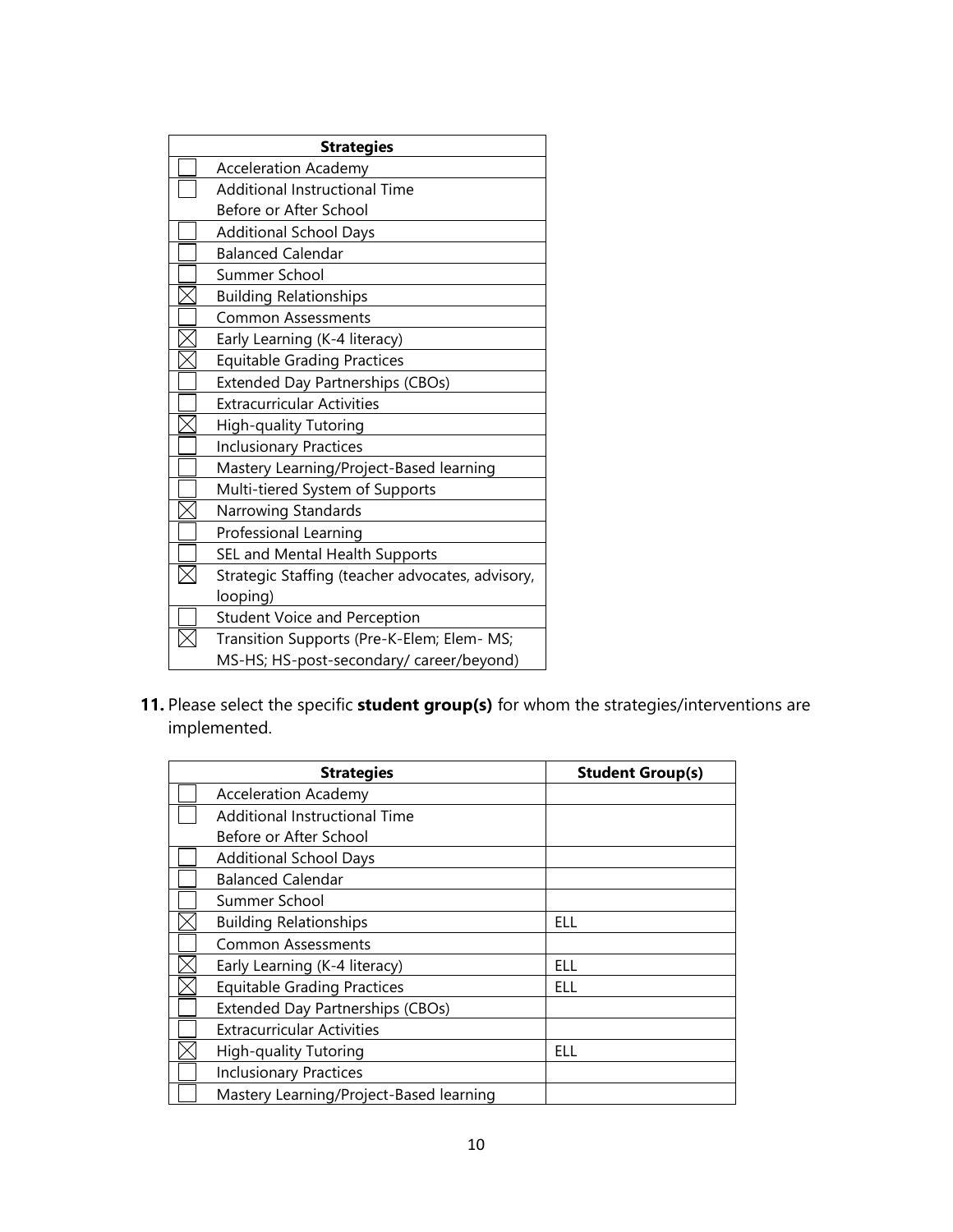| <b>Strategies</b>                                | <b>Student Group(s)</b> |
|--------------------------------------------------|-------------------------|
| Multi-tiered System of Supports                  |                         |
| Narrowing Standards                              | ELL                     |
| Professional Learning                            | ELL                     |
| SEL and Mental Health Supports                   |                         |
| Strategic Staffing (teacher advocates, advisory, | <b>ELL</b>              |
| looping)                                         |                         |
| <b>Student Voice and Perception</b>              |                         |
| Transition Supports (Pre-K-Elem; Elem- MS;       | FLL.                    |
| MS-HS; HS-post-secondary/ career/beyond)         |                         |

**12.** Please select the specific **grade(s)** in which the strategies/interventions are implemented for the identified student groups.

| <b>Strategies</b>                                | <b>Student Group(s)</b> | Grade(s) |
|--------------------------------------------------|-------------------------|----------|
| <b>Acceleration Academy</b>                      |                         |          |
| <b>Additional Instructional Time</b>             |                         |          |
| Before or After School                           |                         |          |
| <b>Additional School Days</b>                    |                         |          |
| <b>Balanced Calendar</b>                         |                         |          |
| Summer School                                    |                         |          |
| <b>Building Relationships</b>                    | <b>ELL</b>              | $K-5$    |
| <b>Common Assessments</b>                        |                         |          |
| Early Learning (K-4 literacy)                    | <b>ELL</b>              | $K-4$    |
| <b>Equitable Grading Practices</b>               | <b>ELL</b>              | $K-5$    |
| Extended Day Partnerships (CBOs)                 |                         |          |
| <b>Extracurricular Activities</b>                |                         |          |
| High-quality Tutoring                            | <b>ELL</b>              | $K-5$    |
| <b>Inclusionary Practices</b>                    |                         |          |
| Mastery Learning/Project-Based learning          |                         |          |
| Multi-tiered System of Supports                  |                         |          |
| Narrowing Standards                              | <b>ELL</b>              | $k-5$    |
| Professional Learning                            | <b>ELL</b>              | $k-5$    |
| SEL and Mental Health Supports                   |                         |          |
| Strategic Staffing (teacher advocates, advisory, | <b>ELL</b>              | $K-5$    |
| looping)                                         |                         |          |
| <b>Student Voice and Perception</b>              |                         |          |
| Transition Supports (Pre-K-Elem; Elem- MS;       | <b>ELL</b>              | 5        |
| MS-HS; HS-post-secondary/ career/beyond)         |                         |          |

## **Part VII: Monitoring Student Progress**

**13.** Describe how your LEA will consistently apply the selected equity analysis and diagnostic assessments to evaluate and monitor student progress and effectiveness of the strategies/interventions implemented to address gaps in student learning and wellbeing.